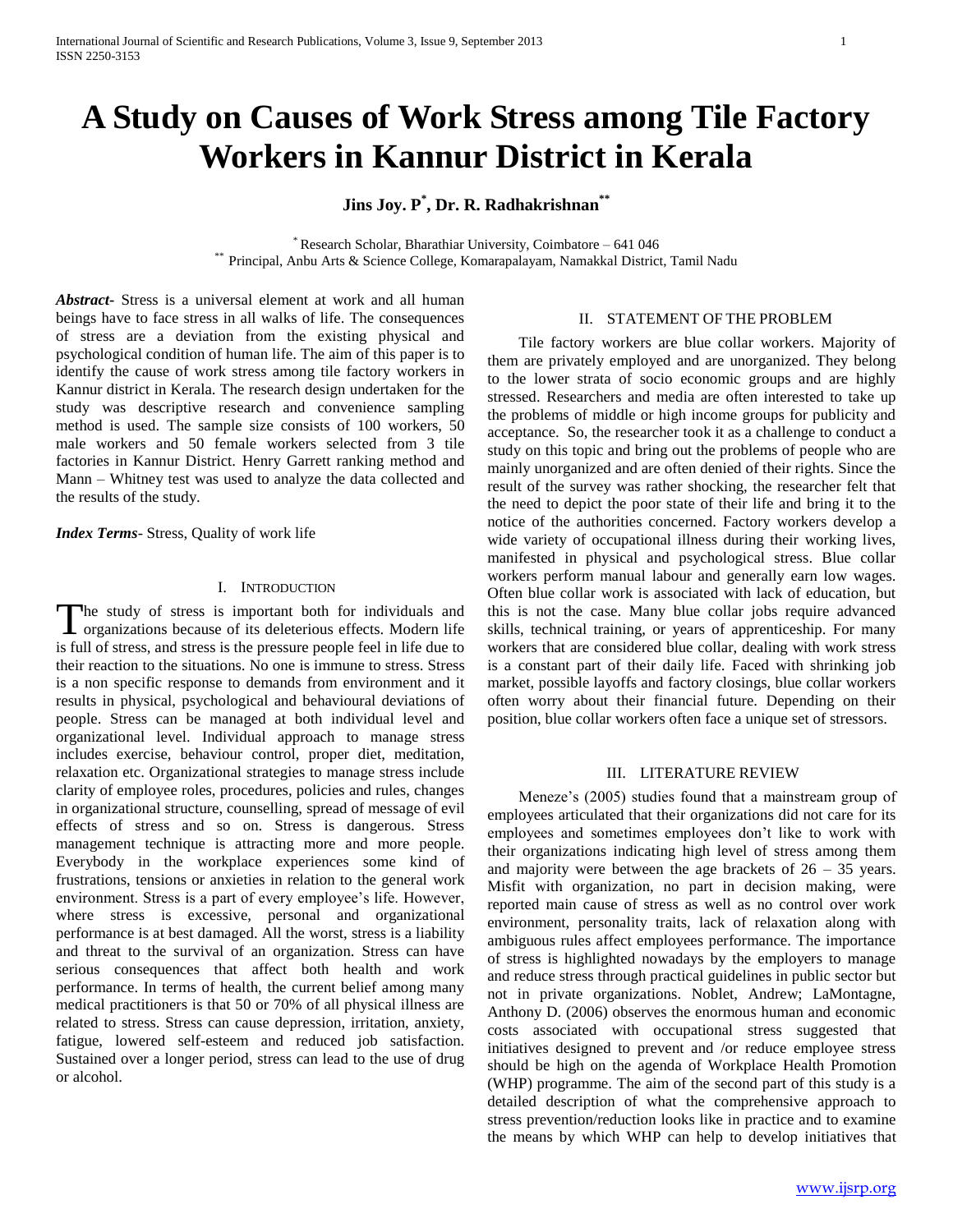address both the sources and the symptoms of job stress. Upson, John W.; Ketchen Jr., David J.; Ireland, R. Duane (2007) in their article titled "Managing Employee Stress: A Key to the Effectiveness of Strategic Supply Chain Management" focused their research on supply chain activities and studied the dangerous role of stress among supply chain members. They have also given measures to address this stress. The researchers concluded that by using the suggested initiatives, both employees' quality of life and the organization's performance can improve. Kopp, Maria S; Stauder, Adrienne; Purebl, Gyorgy; Janszky, Imre; Skrabski, Arpad (2008) in their research paper titled "Work stress and mental health in a changing society" to indicate that a cluster of stressful working and psychosocial conditions are responsible for a substantial part of variation in self reported mental and physical health with work related factors. D.R. Rutter and M.J. Lovegrove (2009) in their research titled "Occupational stress and its predictors in radiographers", they conducted a study to establish the level of occupational stress in UK NHS radiographers, and to examine its causes. The result was significantly lower in the mammography group than in the others. However, the junior staff reported low level stress due to role ambiguity, role conflict and work problems and the superintendents reported a high level stress; but the effects were sometimes buffered by social support from colleagues. Rahim (2010), attempted his study with increasing psychological problems i.e. stress, strain, anxiety, depression, sleep disorders, etc. This situation, in which the employees have little or no sense of identification with their job, can cause an individual looking for another job or don't perform efficiently their own.

 David Neary (2011) examines work-related stress and rehabilitation in the light of the introduction of Stress Management Standards in the UK in 2004. The Management Standards are outlined and the relevant literature on good practice in stress and rehabilitation is reviewed to provide a context for empirical research conducted with human resource practitioners in organizations. This view from the workplace provides insights on the issues faced, especially in the public services, when managing stress and rehabilitation. These include the role played by stress in people's personal life, the limitations of line management and the role of General Practitioners. Ramezan Jahanian, Seyyed Mohammad Tabatabaei and Behnaz Behdad (2012) observed that stress is a fact in our daily life. When a person needs help, it means the person feels physically and emotionally disabled. Most people believe that their capacity and capabilities are so little to encounter high level of stress. Today, with progress in all respects, human is facing new challenges in many different fields as if progress in turn creates new problems. Over a century, the nature of working has been changed widely, and still these changes are in progress. Following these changes, number of illnesses has been increased, morality and human aspects are faded and new problems are occurred every day, so that we are facing job stress which called "illness of the century". Catherine Chovwen (2013) deals in her research that the influence of joint and independent predictions of emotional intelligence, perceived leadership style and job characteristics on occupational stress among bank workers in South East, Nigeria. The method adopted is a survey involving 210 male and female bankers. Five hypotheses were tested with two fully and three partially confirmed. Emotional intelligence,

perceived leadership style and job characteristics significantly and jointly predicted stress, in addition, those with high emotional intelligence reported lower stress experience compared with those with low level of emotional intelligence. This lies in the identification of the factors that are central to a person controlling his / her stress and suggesting strategies to promote the stress reduction process. Employers can help employees change their perceptions of stress, provide them with strategies to help them cope and improving their confidence in their ability to do so.

#### **Workplace factors causing stress**

 In addition to repetitive tasks, other factors in the workplace that cause stress among blue collar workers in tile factories include:

 **A: Work Related:** Constant exposure to dust and smoke, Insufficient lighting and ventilation, boring repetitive work, Sustained over or under load, Inflexible work schedule, Poor pollution control, Dual career, Significant risk to health and safety.

 **B: Organization Related:** Authoritarian style of the management, Lack of organizational information, Malfunctioning of employee assistance programmes, Poor role in establishing rules of conduct, Poor employee oriented policies, Conflicting priorities, No role in decision making.

 **C: Relationship at work:** Trouble with boss, Conflict with supervisors, Non co-operative colleagues, Social or physical isolation, Harassment and bullying, unduly critical of others, Conflict with the organization goal, Low self esteem.

 **D: Career Development:** Career uncertainty, Frustration over career ambition, Threat to job security, Lack of appreciation, Lack of recognition, Threat of redundancy, Restructuring of role, Limited opportunity.

## IV. OBJECTIVES OF THE STUDY

1. To identify and compare the causes of work stress among the tile factory workers at gender level.

2. To suggest better strategies to overcome work stress

# **RESEARCH METHODOLOGY**

 Research methodology is a way to systematically solve the research problems. It may be understood as a science of studying how research is done scientifically. It includes the overall research design, the sampling procedure, data collection method and analysis procedure. In this study, Descriptive research was adopted. Descriptive research study includes surveys and factfindings enquiries of different kinds, which help the researchers to describe the present situation.

#### **SAMPLING DESIGN**

 Sampling design is to clearly define set of objects, technically called the universe to be studied. A sampling design is a definite plan for obtaining a sample from the given population.

## **SAMPLE SIZE & SAMPLING METHOD**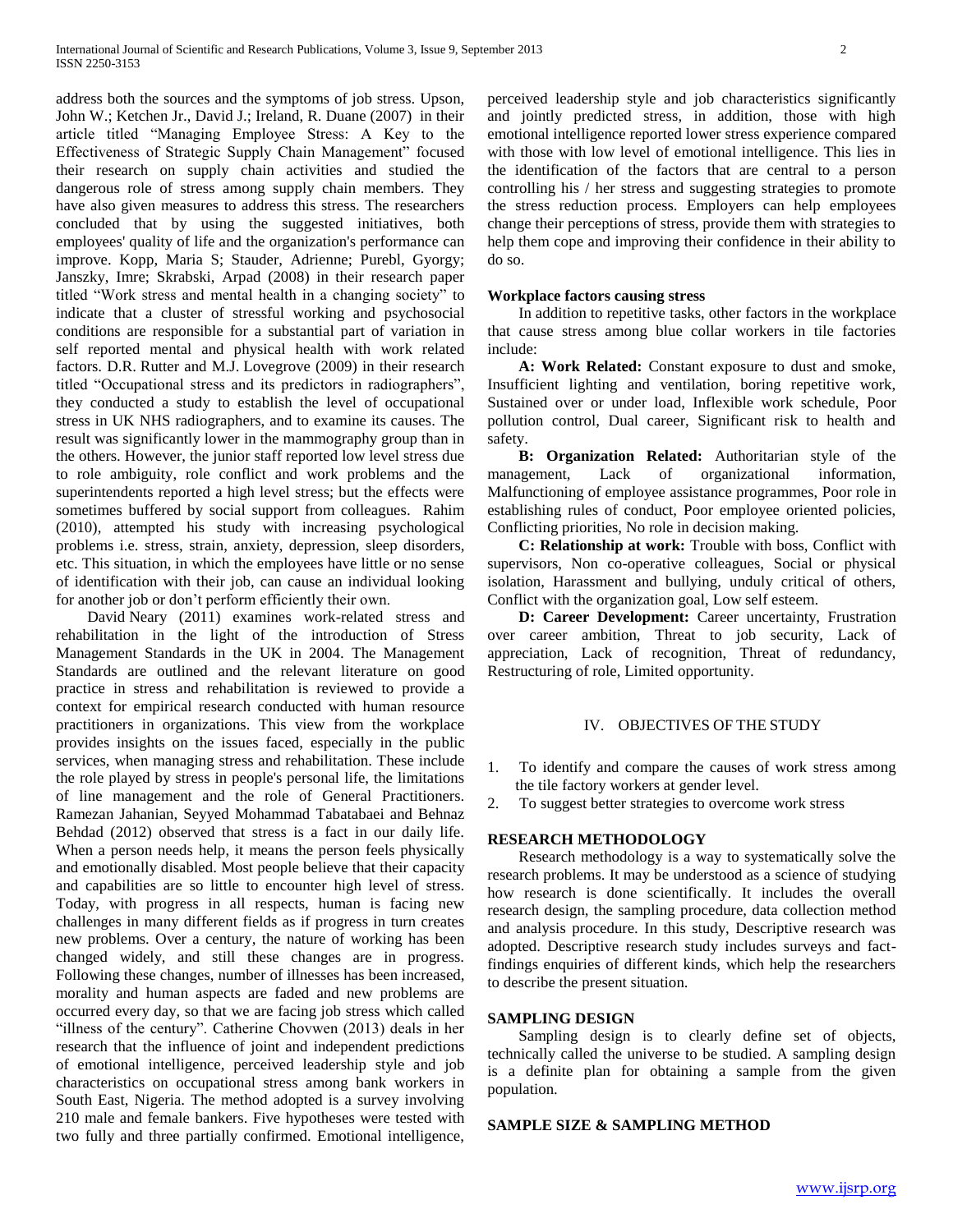The sample size consists of 100 respondents, 50 male workers and 50 female workers selected from 3 tile factories in Kannur District. Convenience sampling method under Non-Probability sampling was employed in selecting the sample.

 In order to ensure greater clarity and validity pre-testing was done with limited number of respondents and necessary modifications were made in the interview schedule. With the objectives in mind the researcher collected first hand information about the universe through pilot study. The pilot study helped the researcher to narrow down the scope of the study and facilitated the selection of samples.

## **DATA COLLECTION METHODS**

 The present study covers both primary as well as secondary data.

# **A) PRIMARY DATA**

 For the study both primary as well as secondary information were collected. Interview schedule method was used to collect the primary data. To collect information in deepest level, observation and guidance methods also were employed.

# **B) SECONDARY DATA**

 Secondary data were collected from organizations' records, documents,'website', company's annual reports, muster roll, brochure, Journals etc

## **TOOLS FOR ANALYSIS**

 Data collected through Research Schedule were presented in a master table. From the master table sub tables were prepared. In order to do analysis and interpretation of the data simple statistical tools like Henry Garrett Ranking method and Mann – Whitney test are used. Analysis was done using PAST 2.17 software of University of Oslo. The following formula can be used for calculating the Henry Garrett Ranking Method.

Henry Garrett Ranking Method =  $100(Ri-0.5)$ Nj

Where, Rij is Rank given for ith item jth individual Nj is Number of items ranked by jth individual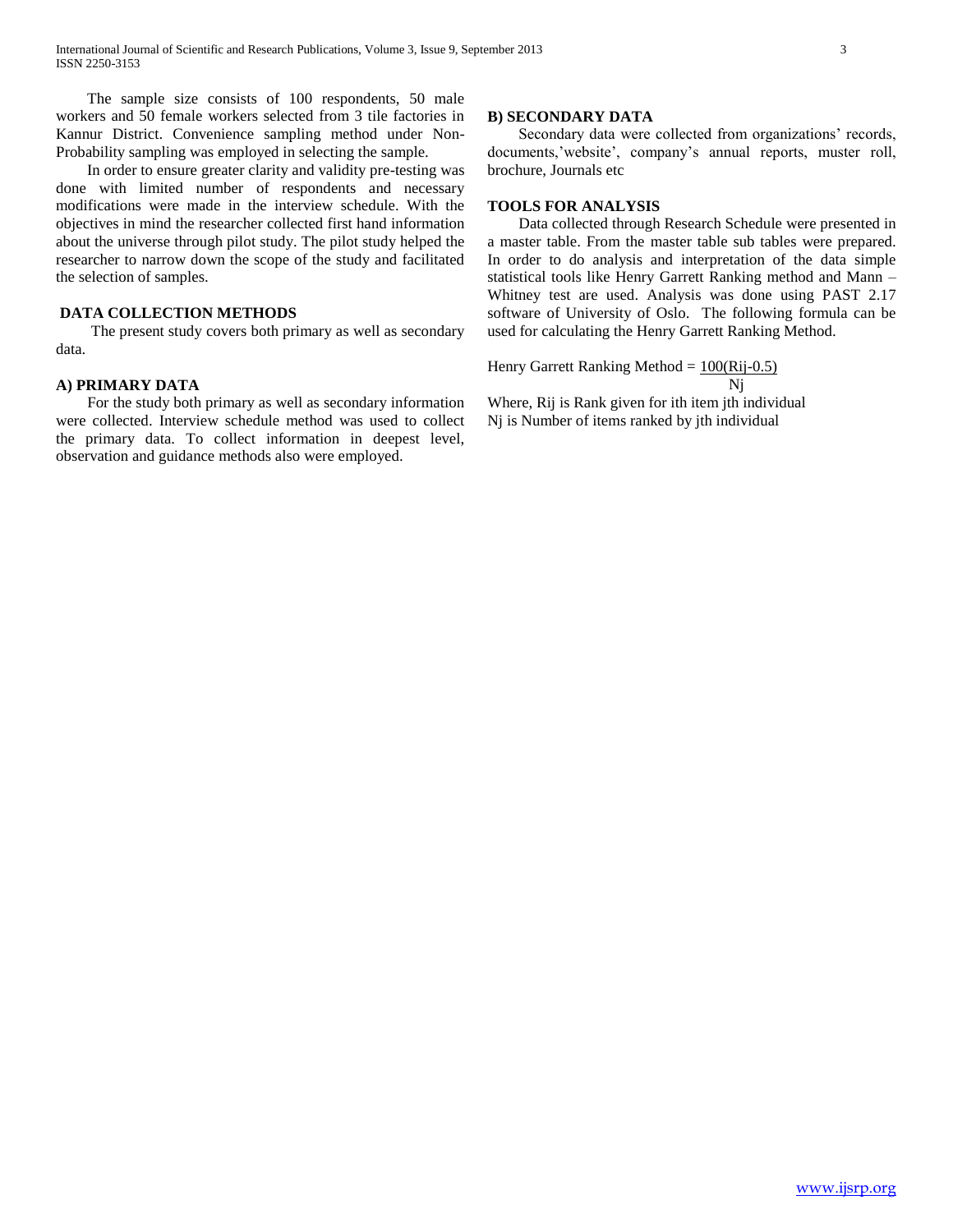# **HENRY GARETT RANKING METHOD**

| SI.<br>No.     | <b>Factors</b>                      |                              | <b>MALE</b>                 |                | <b>FEMALE</b>                |                             |                |  |  |  |
|----------------|-------------------------------------|------------------------------|-----------------------------|----------------|------------------------------|-----------------------------|----------------|--|--|--|
|                |                                     | <b>Total</b><br><b>Score</b> | <b>Mean</b><br><b>Score</b> | Rank           | <b>Total</b><br><b>Score</b> | <b>Mean</b><br><b>Score</b> | Rank           |  |  |  |
| $\mathbf{1}$   | Poor physical Environment           | 2675                         | 53.5                        | $\overline{2}$ | 2600                         | 52                          | 5              |  |  |  |
| 2              | No role in decision making          | 2402                         | 48.04                       | $\tau$         | 2236                         | 44.72                       | 9              |  |  |  |
| $\overline{3}$ | Dual career                         | 2642                         | 52.84                       | 3              | 2773                         | 55.46                       | $\mathbf{1}$   |  |  |  |
| $\overline{4}$ | Threat to job security              | 2550                         | $\overline{51}$             | $\overline{4}$ | 2253                         | 45.06                       | 8              |  |  |  |
| $\overline{5}$ | Boring repetitive work              | 2256                         | 45.12                       | 8              | 2340                         | 46.8                        | $\overline{7}$ |  |  |  |
| 6              | Personal / Family problems          | 2466                         | 49.32                       | 6              | 2672                         | 53.44                       | $\overline{3}$ |  |  |  |
| $\overline{7}$ | Frustration over career<br>ambition | 2255                         | 45.1                        | $\overline{9}$ | 2447                         | 48.94                       | 6              |  |  |  |
| 8              | Social / Physical Isolation         | 2483                         | 49.66                       | 5              | 2644                         | 52.88                       | $\overline{4}$ |  |  |  |
| 9              | Financial Problems / Low<br>wages   | 2798                         | 55.96                       | $\mathbf{1}$   | 2680                         | 53.6                        | $\overline{2}$ |  |  |  |
| 10             | Harassment and bullying             | 2213                         | 44.26                       | 10             | 2159                         | 43.18                       | 10             |  |  |  |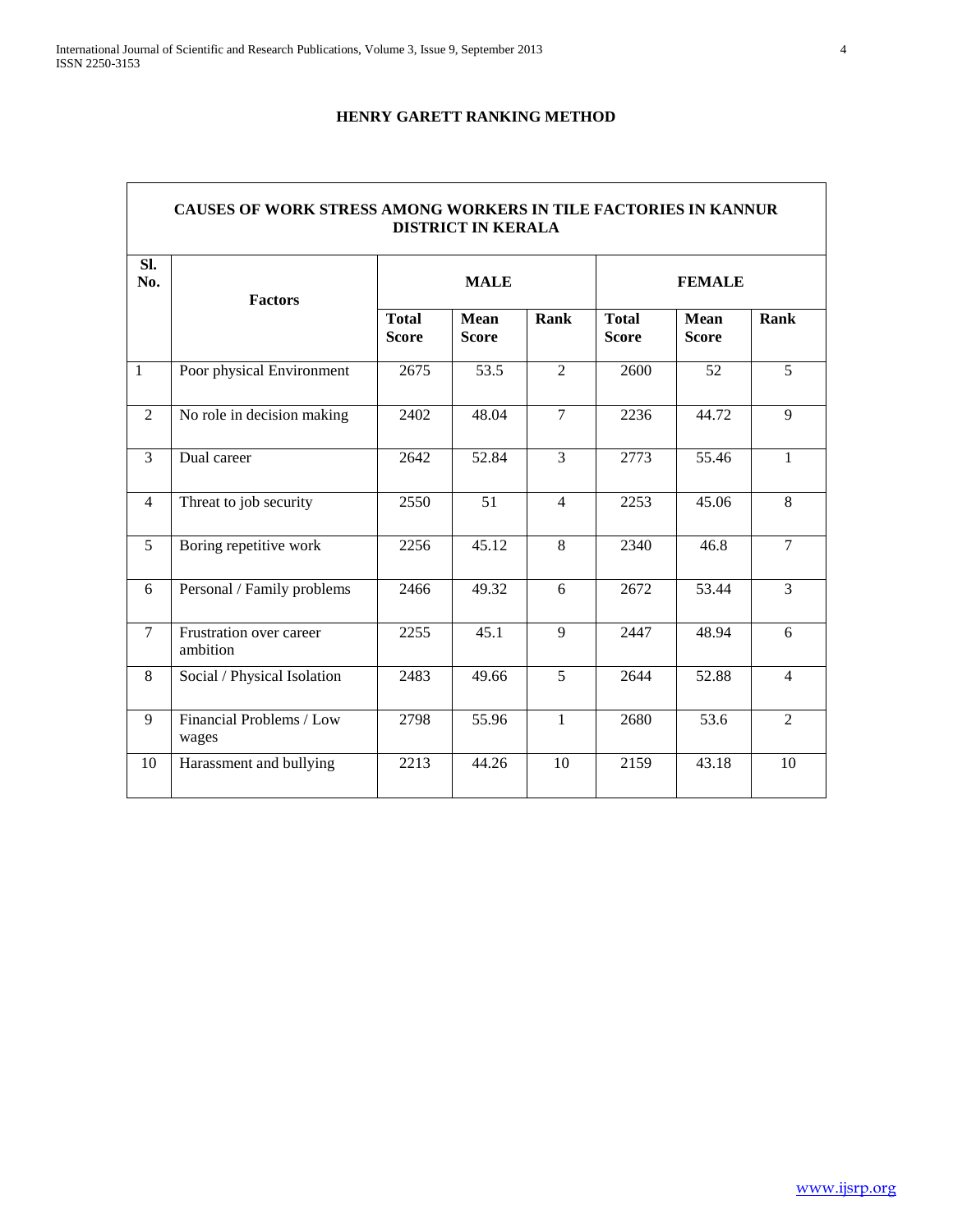|                 |                     | <b>MANN WHITNEY U TEST</b> |
|-----------------|---------------------|----------------------------|
| <b>Factor</b>   | <b>Ranking Male</b> | <b>Ranking Female</b>      |
| 1               | 2                   | 5                          |
| $\overline{2}$  | 7                   | 9                          |
| 3               | 3                   | 1                          |
| $\overline{4}$  | 4                   | 8                          |
| 5               | 8                   | 7                          |
| 6               | 6                   | 3                          |
| 7               | 9                   | 6                          |
| 8               | 5                   | $\overline{4}$             |
| 9               | 1                   | $\overline{2}$             |
| 10              | 10                  | 10                         |
| Males: $N = 10$ |                     | Females: $N = 10$          |
|                 | Mean Rank $= 5.25$  | Mean Rank $= 5.25$         |

**H0: There is no significant difference between the rankings of male and females tile factory workers for the factors causing stress at work.**

**H1: There is significant difference between the rankings of male and female tile factory workers for the factors causing stress at work.**

U= 50 and p value at 5% level of significance was found to be 0.9697

As p value is greater than 0.05 at 5% level of significance, we accept the H0.

## V. FINDINGS OF THE STUDY

 A descriptive study was conducted on causes of work stress among tile factory workers in Kannur district in Kerala. Out of the 100 samples 50 male workers and 50 female workers were selected from 3 tile factories in Kannur district. In the pilot study, factors like poor physical environment, no role in decision making, dual career, threat to job security, boring repetitive work, personal / family problems, frustration over career ambition, social / physical isolation, financial problems / low wages, harassment and bullying have been given in the Interview schedule.

 On the basis of the outcome of the pilot study, only factors like poor physical environment, no role in decision making, dual career, threat to job security, boring repetitive work, personal / family problems, frustration over career ambition, social / physical isolation, financial problems / low wages, harassment and bullying have been have been used in the final Interview schedule. Male and female respondents are instructed to indicate the importance of the causes of work stress factor by giving rank 1 to the most important factor, rank 2 the second important factor and so on. Based upon the ranks assigned by the causes of work stress among the workers at gender level. To find the most significant factor cause of work stress among workers in tile factories Henry Garrett Ranking Technique is employed. It is calculated as percentage score and the scale value is obtained by employing the scale conversion Table given by Henry Garrett.

The Percentage Score is calculated as Percentage Score  $= 100(Ri-0.5)$ Nj

Where, Rij is Rank given for ith item jth individual Nj is Number of items ranked by jth individual

 The percentage score for each rank from 1 to 10 are calculated. The percentage score thus obtained for all the ten ranks are converted into scale values using Scale Conversion Table given by Henry Garrett. The scale values for first rank to tenth rank is 81, 70, 63, 57, 52, 47, 42, 36, 29 and 18 respectively. The score value (fx) is calculated for each factor by multiplying the number of respondents (f) with respective scale values (x). The total scores are found by adding the score values (fx) of each rank for every factor. The mean score is then calculated to know the order of preference given by the respondents for the factors. Based on the mean score, the overall ranks are assigned for each. The ranking analysis of the factors causes of work stress among workers in tile factories in Kannur district in Kerala Henry Garrett's ranking shown in Table 1 & 2.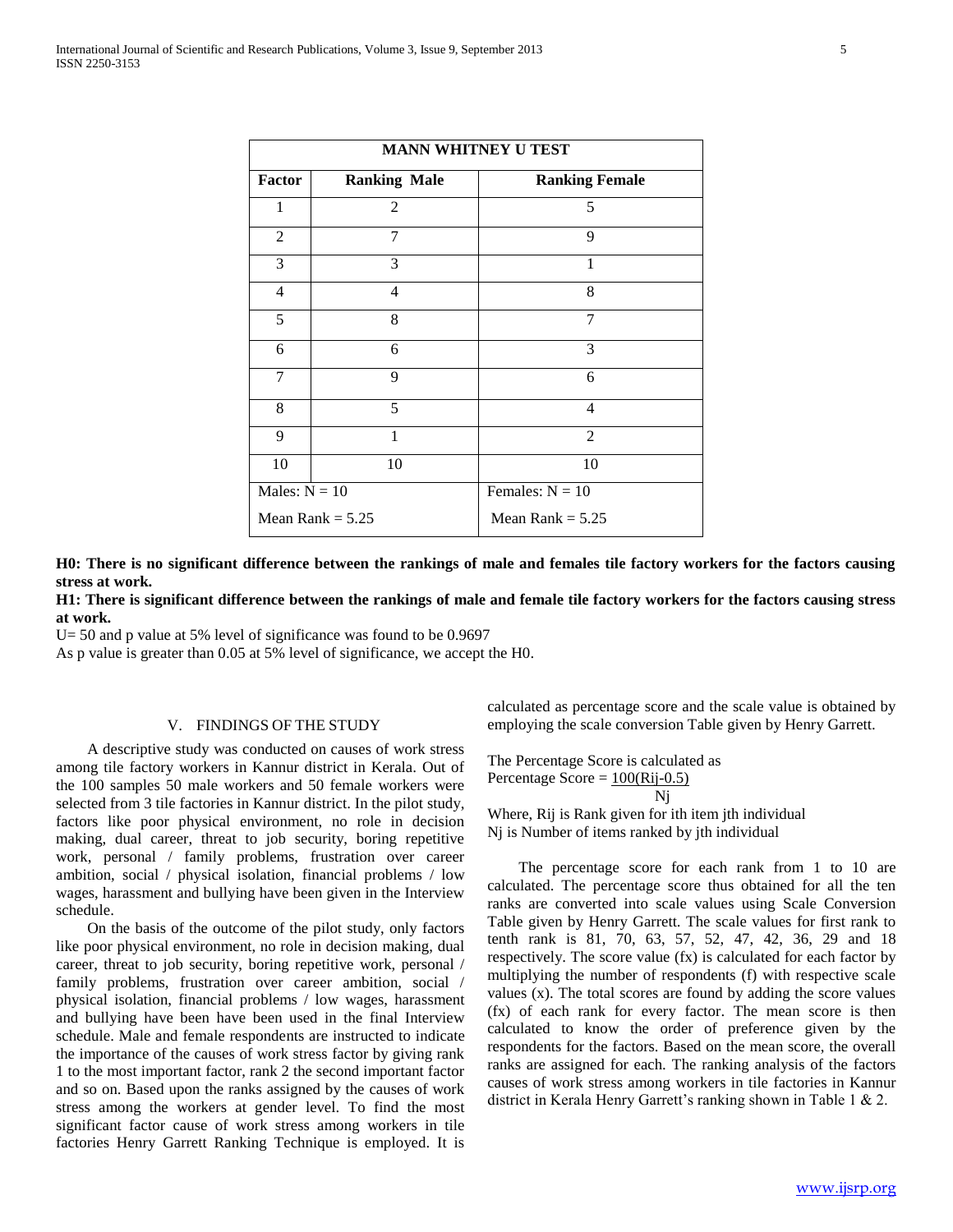International Journal of Scientific and Research Publications, Volume 3, Issue 9, September 2013 6 ISSN 2250-3153

 **Table 1 (Male workers):** It is clear that male workers are given more importance to the factor that financial problems / low wages (55.96) followed by poor physical environment (53.5), Dual career (52.84), Threat to job security (51), Social / Physical isolation (49.66), Personal / family problem (49.66), No role in decision making (48.04), Boring repetitive work (45.12), Frustration over career ambition (45.1), Harassment and bullying (44.26).

 **Table 2 (Female workers):** It is clear that female workers are given more importance to the factor that Dual career (55.46), Financial problems / low wages (53.6), Personal / family problems (53.44), Social / physical isolation (52.88), Poor physical environment (52), Frustration over career ambition (48.94), Boring repetitive work (46.8), Threat to job security (45.06), No role in decision making (44.72), Harassment and bullying (43.18).

 Ranking Male and female Mann – Whitney Test (Past 2.17 – (University olso) used.

Male - N = 10, Mean Rank = 5.25,  $u = 50$ ,  $p = 0.9697$  and Female  $N = 10$ , Mean Rank = 5.25 Accept Null hypothesis. As per the 'p' value > 0.05 at 5 % level of significance Null hypothesis is accepted.

# VI. SUGGESTIONS

 Learning ways to cope with work stress is essential for the workers' physical, mental and emotional health and well being. So as to enable them to perform their work duties clearly and confidently. Hence, the organization must introduce Employee Assistance Programmes (EAPs) and workshops to enable its employee to cope with stress successfully. EAP should include counseling employees who seek assistance on how to deal with alcohol and drug abuse, managing personal finances, handling conflicts at workplace, dealing with marital and other family problems and coping with health problems. It should be ensured that work load is in line with the workers capabilities. Workers should be given opportunities to participate in discussions and actions affecting their job. Workers should be given opportunities for social interaction and to form support groups among themselves. As a general rule, actions to reduce work stress should give top priority to organizational change to improve working conditions.

## VII. CONCLUSION

 Stress in the workplace has become the black plague of the present century. The productivity of the workforce is the most decisive factor as far as the success of an organization is concerned. So, the management should ensure that their workforce are not affected by things like their workplaces' physical condition, degree of chaos, ventilation, lights, noise, cleanliness and temperature to name a few. Work stress has multiple causes, so it has to have multiple solutions. So, the organization should take steps to introduce a well designed stress reduction programme addressing three levels.

- (a) Individual: Strategies designed to help the individual employee cope more effectively with stress.
- (b) Small groups: Strategies indented to help workers develop more social support on the job and at home.
- (c) Organizational: Strategies directed toward improving the conditions of work.

#### **REFERENCES**

- [1] Catherine Chovwen, "Occupational stress among bank employees in South East, Nigeria", Global Advanced Research Journal of Management and Business Studies, Vol. 2(2), pp. 114-119, February, 2013.
- [2] David Neary, "Managing Stress and Rehabilitation: A View from the Workplace", Social Policy and Society, Vol.6, Issue 03, July 2011, pp.309- 320.
- [3] Rahim, S.H. (2010), "Emotional Intelligence and Stress: An Analytical Study of Pakistan Banks", International Journal of Trade, Economics and Finance, Vol. 1, No. 2, pp.195-201.
- Ramezan Jahanian, Seyyed Mohammad Tabatabaei and Behnaz Behdad, " Stress Management in the Workplace", International Journal of Academic Research in Economics and Management Sciences, Vol.1, No.6, November 2012, ISSN: 2226-3624.
- [5] R. Rutter and M.J. Lovegrove, "Occupational stress and its predictors in radiographers", Vol.14, Issue 2, pp.138-143, 2009.
- [6] Kopp, Maria S; Stauder, Adrienne; Purebl, Gyorgy; Janszky, Imre; Skrabski, Arpad, "Work stress and mental health in a changing society", European Journal of Public Health. 18(3):238-244, June 2008.
- [7] Meneze, M.M., (2005). The impact of stress on productivity at Evaluation Training and development practices: Sector Education and Training Authority.
- [8] Noblet, Andrew; LaMontagne, Anthony D. "The role of workplace health promotion in addressing job stress", Health Promotion International, Dec2006, Vol. 21 Issue 4, Pp.346-353.
- [9] Upson, John W., Ketchen Jr., David J.; Ireland, R. Duane. "Managing Employee Stress: A Key to the Effectiveness of Strategic Supply Chain Management", Organizational Dynamics, 2007, Vol.6, Issue1, pp78- 92.

#### AUTHORS

**First Author** – Jins Joy. P, Research Scholar, Bharathiar University, Coimbatore – 641 046, Email id: jinsjoy.p@gmail.com

**Second Author** – Dr. R. Radhakrishnan, Principal, Anbu Arts & Science College, Komarapalayam, Namakkal District, Tamil Nadu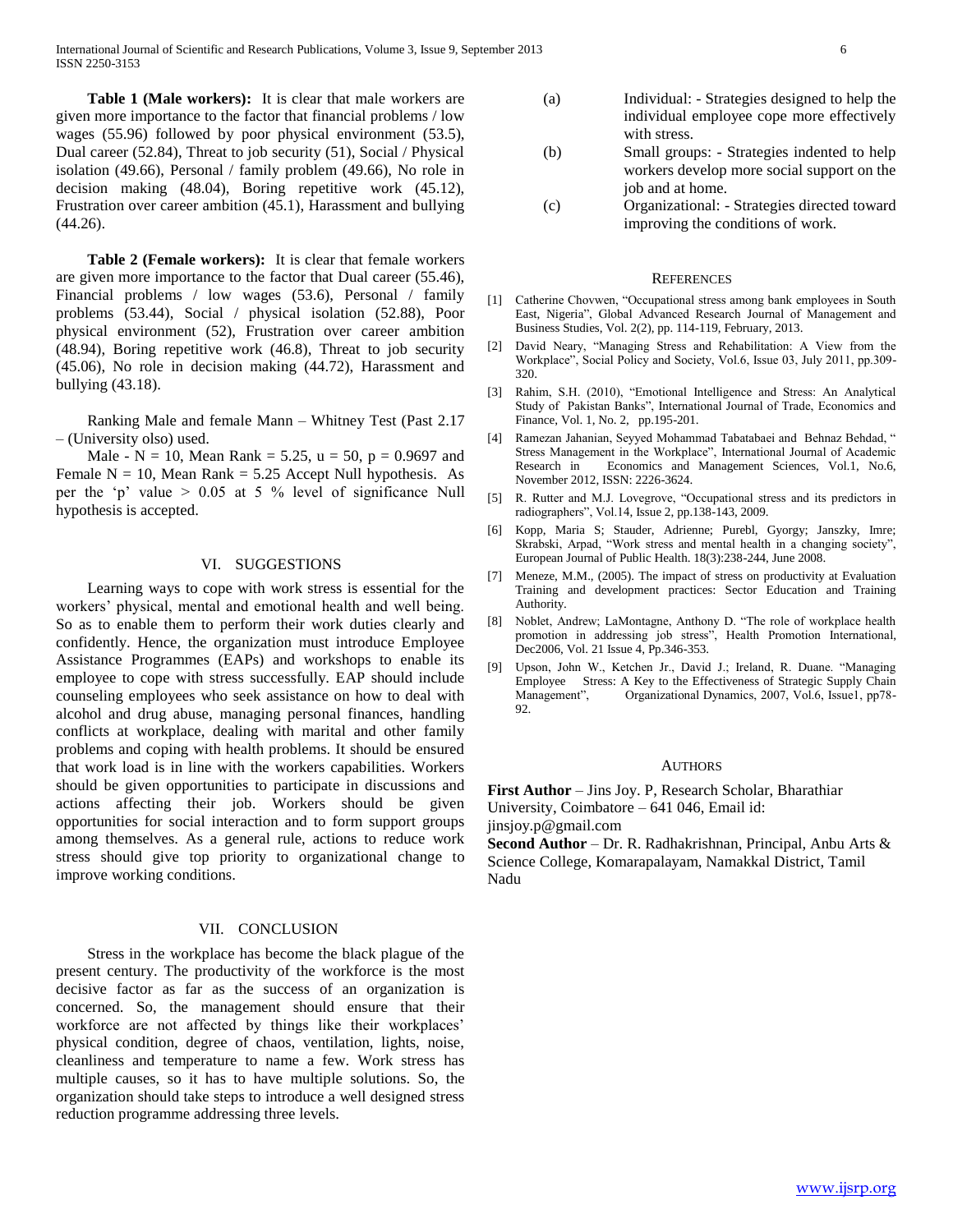|                | Table 1 : Causes Of Work Stress Among Tile Factory workers in Kannur District in Kerala - Sample size -Male - 50 |             |                 |                  |                  |                          |                  |                          |                |                  |                   |                 |                 |              |               |                |
|----------------|------------------------------------------------------------------------------------------------------------------|-------------|-----------------|------------------|------------------|--------------------------|------------------|--------------------------|----------------|------------------|-------------------|-----------------|-----------------|--------------|---------------|----------------|
|                | <b>Ranks</b>                                                                                                     |             | $\mathbf{I}$    | $\mathbf{I}$     | $\overline{m}$   | $\overline{\mathbf{IV}}$ | $\mathbf{V}$     | $\overline{\mathbf{VI}}$ | VII            | <b>VIII</b>      | $\mathbf{IX}$     | $\mathbf X$     | <b>Total</b>    | <b>Total</b> | <b>Mean</b>   | Rank           |
|                | <b>Scale</b>                                                                                                     |             | 81              | 70               | 63               | 57                       | 52               | 47                       | 42             | 36               | 29                | 18              |                 | <b>Score</b> | <b>Score</b>  |                |
|                | Factors                                                                                                          |             |                 |                  |                  |                          |                  |                          |                |                  |                   |                 |                 |              |               |                |
| $\mathbf{1}$   | Poor physical                                                                                                    | $\mathbf f$ | $\tau$          | 10               | $\overline{4}$   | 6                        | $\overline{4}$   | $\mathbf{1}$             | $6\,$          | 2                | $\mathfrak{S}$    | 5               | 50              | 2675         | 53.5          | $\overline{2}$ |
|                | Environment                                                                                                      | fx          | 567             | 700              | 252              | 342                      | 208              | 47                       | 252            | $\overline{72}$  | $\frac{145}{145}$ | $\overline{90}$ |                 |              |               |                |
| $\overline{2}$ | No role in                                                                                                       | f           | 5               | 6                | $\overline{4}$   | 5 <sup>5</sup>           | 6                | $\overline{2}$           | $\overline{4}$ | $\overline{3}$   | 8                 | $\overline{7}$  | $\overline{50}$ | 2402         | 48.04         | $\overline{7}$ |
|                | decision making                                                                                                  | fx          | 405             | 420              | 252              | 285                      | $\overline{312}$ | 94                       | 168            | 108              | 232               | 126             |                 |              |               |                |
| $\mathfrak{Z}$ | Dual Career                                                                                                      | $\mathbf f$ | 9               | $5\overline{)}$  | 6                | 3 <sup>1</sup>           | $\overline{4}$   | $\overline{7}$           | $\overline{2}$ | $6\overline{6}$  | $\mathfrak{Z}$    | 5               | 50              | 2642         | 52.84         | $\overline{3}$ |
|                |                                                                                                                  | $\rm{fx}$   | 729             | 350              | 378              | $\overline{171}$         | 208              | $\frac{1}{329}$          | 84             | $\overline{216}$ | 87                | $\overline{90}$ |                 |              |               |                |
| $\overline{4}$ | Threat to job security                                                                                           | $\mathbf f$ | $\overline{6}$  | $\overline{3}$   | $\overline{5}$   | $\overline{7}$           | $\overline{5}$   | $\overline{4}$           | $\overline{6}$ | $\overline{8}$   | $\overline{4}$    | $\overline{2}$  | 50              | 2550         | 51            | $\overline{4}$ |
|                |                                                                                                                  | $\rm{fx}$   | 486             | $\overline{210}$ | $\overline{315}$ | 399                      | 260              | 188                      | 252            | 288              | 116               | $\overline{36}$ |                 |              |               |                |
| $\overline{5}$ | Boring repetitive                                                                                                | $\mathbf f$ | $\overline{2}$  | 6                | $\overline{4}$   | $\overline{3}$           | 5                | $\overline{3}$           | $\overline{7}$ | 6                | $8\,$             | 6               | $\overline{50}$ | 2256         | 45.12         | 8              |
|                | Work                                                                                                             | fx          | 162             | 420              | 252              | 171                      | $\overline{2}60$ | 141                      | 294            | 216              | 232               | 108             |                 |              |               |                |
| 6              | Personal / Family                                                                                                | $\mathbf f$ | $5\overline{)}$ | $\overline{3}$   | $\overline{5}$   | $\overline{5}$           | $\overline{7}$   | 8                        | $\overline{4}$ | $\overline{3}$   | $\overline{5}$    | $\overline{5}$  | $\overline{50}$ | 2466         | 49.32         | 6              |
|                | Problems                                                                                                         | $f_{X}$     | 405             | $\overline{210}$ | $\overline{315}$ | $\overline{285}$         | $\frac{1}{364}$  | $\overline{376}$         | 168            | 108              | 145               | $\overline{90}$ |                 |              |               |                |
| $\overline{7}$ | Frustration over                                                                                                 | $\mathbf f$ | $\overline{4}$  | $\overline{2}$   | $\overline{4}$   | 5 <sup>5</sup>           | 6                | $\mathfrak{Z}$           | 6              | $\overline{5}$   | 9                 | 6               | $\overline{50}$ | 2255         | 45.1          | 9              |
|                | Career ambition                                                                                                  | fx          | 324             | 140              | 252              | 285                      | $\overline{312}$ | $\overline{141}$         | 252            | 180              | $\overline{261}$  | 108             |                 |              |               |                |
| 8              | Social / physical                                                                                                | f           | $\overline{2}$  | $\mathcal{I}$    | 8                | 3                        | 5                | 8                        | $\overline{2}$ | 8                | $\overline{2}$    | 5               | 50              | 2483         | 49.66         | 5              |
|                | Isolation                                                                                                        | $\rm{fx}$   | 162             | 490              | 504              | $\overline{171}$         | 260              | $\frac{376}{ }$          | 84             | 288              | 58                | $\overline{90}$ |                 |              | www.ijsrp.org |                |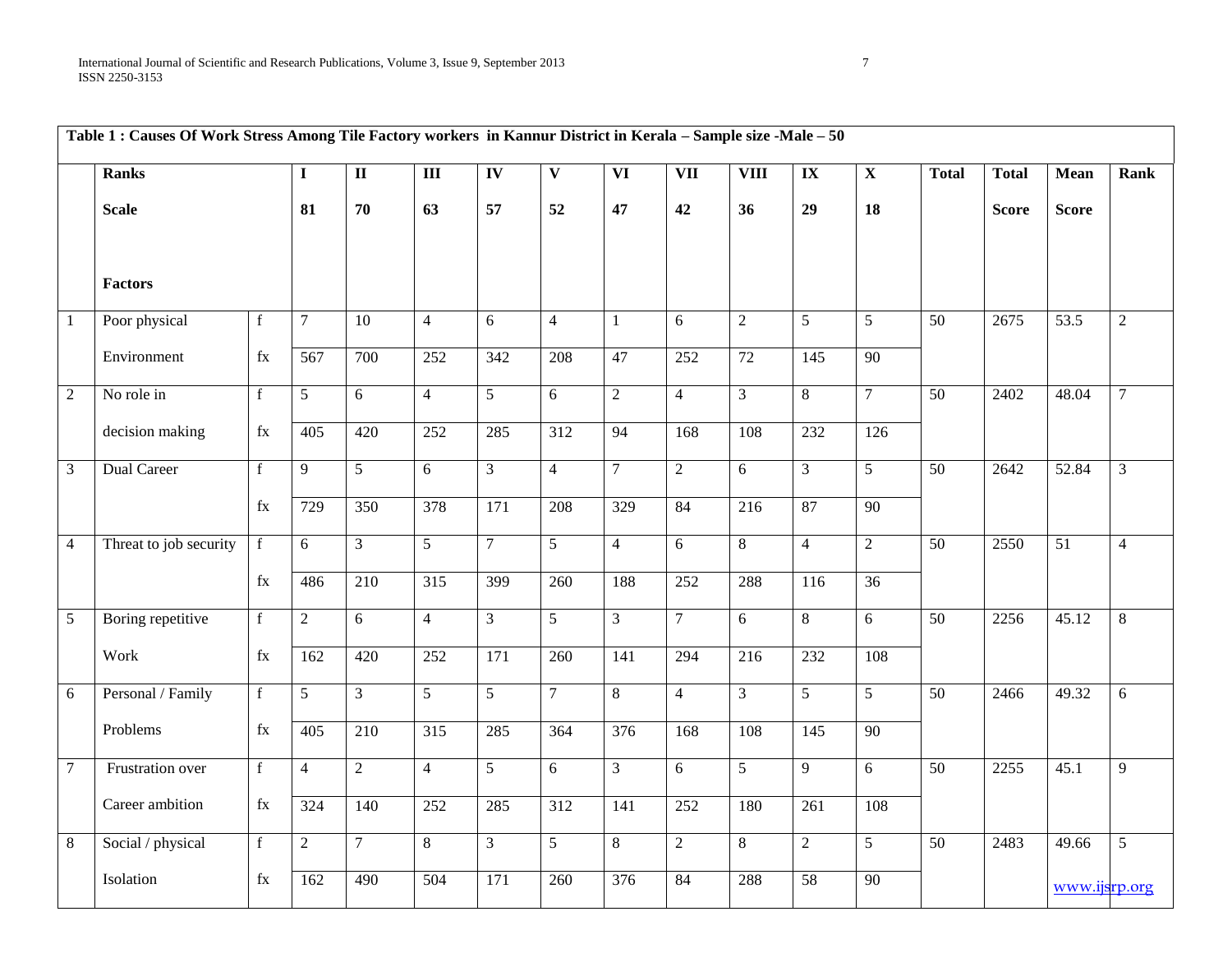International Journal of Scientific and Research Publications, Volume 3, Issue 9, September 2013 8 ISSN 2250-3153

| 9  | Financial problems |              | 9   | 6      |     | 8   | ◠   | 4   | 5   | 3   | 4                  | $\overline{2}$ | 50 | 2798 | 55.96 |    |
|----|--------------------|--------------|-----|--------|-----|-----|-----|-----|-----|-----|--------------------|----------------|----|------|-------|----|
|    | / Low wages        | fx           | 729 | 420    | 441 | 446 | 104 | 188 | 210 | 108 | 116                | 36             |    |      |       |    |
| 10 | Harassment and     | $\mathbf{f}$ |     | ◠<br>∠ |     |     | b   | 10  | 8   | 6   | $\mathcal{D}$<br>∠ | $\overline{ }$ | 50 | 2213 | 44.26 | 10 |
|    | <b>Bullying</b>    | fx           | 81  | 140    | 189 | 285 | 312 | 470 | 336 | 216 | 58                 | 126            |    |      |       |    |
|    | Total              | $\Sigma f$   | 50  | 50     | 50  | 50  | 50  | 50  | 50  | 50  | 50                 | 50             |    |      |       |    |

Note:  $x =$  Scale value,  $f =$  number of respondents,  $fx =$  score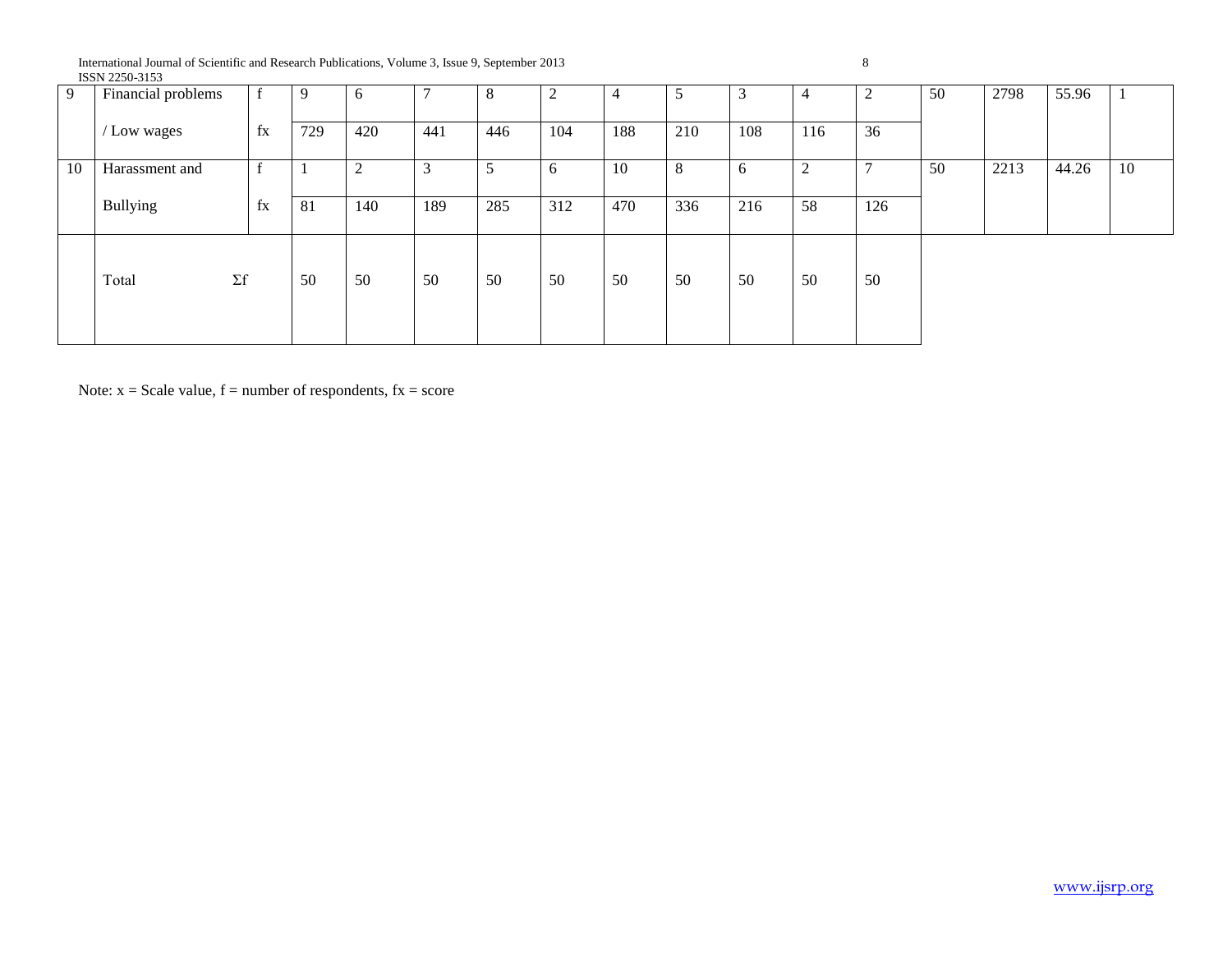|                 | Table 2 : Causes Of Work Stress Among Tile Factory workers in Kannur District in Kerala -Sample size -Female -50 |                                                            |                |                         |                  |                          |                         |                          |                         |                 |                                   |                         |                 |              |                        |                |
|-----------------|------------------------------------------------------------------------------------------------------------------|------------------------------------------------------------|----------------|-------------------------|------------------|--------------------------|-------------------------|--------------------------|-------------------------|-----------------|-----------------------------------|-------------------------|-----------------|--------------|------------------------|----------------|
|                 | <b>Ranks</b>                                                                                                     |                                                            | $\mathbf I$    | $\overline{\mathbf{u}}$ | $\overline{III}$ | $\overline{\mathbf{IV}}$ | $\overline{\mathbf{V}}$ | $\overline{\mathbf{VI}}$ | $\overline{\text{VII}}$ | <b>VIII</b>     | $\overline{\mathbf{I}\mathbf{X}}$ | $\overline{\mathbf{X}}$ | <b>Total</b>    | <b>Total</b> | <b>Mean</b>            | Rank           |
|                 | <b>Scale</b>                                                                                                     |                                                            | 81             | 70                      | 63               | 57                       | 52                      | 47                       | 42                      | 36              | 29                                | 18                      |                 | <b>Score</b> | <b>Score</b>           |                |
|                 | <b>Factors</b>                                                                                                   |                                                            |                |                         |                  |                          |                         |                          |                         |                 |                                   |                         |                 |              |                        |                |
| $\vert 1 \vert$ | Poor physical                                                                                                    | $\mathbf f$                                                | $\overline{7}$ | $\overline{3}$          | 5                | $\tau$                   | $\overline{4}$          | 6                        | $\tau$                  | $\overline{4}$  | $5\overline{)}$                   | $\overline{2}$          | 50              | 2600         | 52                     | 5              |
|                 | Environment                                                                                                      | $\rm{fx}$                                                  | 567            | 210                     | $\overline{315}$ | 399                      | 208                     | 282                      | 294                     | 144             | 145                               | $\overline{36}$         |                 |              |                        |                |
| $\overline{2}$  | No role in                                                                                                       | $\mathbf f$                                                | $\overline{2}$ | $\overline{4}$          | $\overline{2}$   | 6                        | 8                       | $\overline{5}$           | $\overline{3}$          | $\overline{5}$  | $\overline{9}$                    | 6                       | 50              | 2236         | 44.72                  | 9              |
|                 | decision making                                                                                                  | $\rm{fx}$                                                  | 162            | 280                     | 126              | $\overline{342}$         | 416                     | 235                      | 126                     | 180             | 261                               | 108                     |                 |              |                        |                |
| $\overline{3}$  | Dual Career                                                                                                      | $\mathbf f$                                                | 8              | $\overline{7}$          | 9                | $\overline{4}$           | $\overline{2}$          | $\overline{5}$           | 6                       | $\overline{3}$  | $\overline{3}$                    | $\mathfrak{Z}$          | $\overline{50}$ | 2773         | 55.46                  | $\mathbf{1}$   |
|                 |                                                                                                                  | $\rm{fx}$                                                  | 648            | 490                     | 567              | 228                      | 104                     | 235                      | 252                     | 108             | 87                                | 54                      |                 |              |                        |                |
| $\overline{4}$  | Threat to job security                                                                                           | f                                                          | 5              | $\overline{4}$          | $\overline{3}$   | $\overline{2}$           | $\overline{4}$          | 5 <sup>5</sup>           | 6                       | $\overline{7}$  | 6                                 | $8\,$                   | 50              | 2253         | 45.06                  | 8              |
|                 |                                                                                                                  | $\rm{fx}$                                                  | 405            | 280                     | 189              | 114                      | 208                     | 235                      | 252                     | 252             | 174                               | 144                     |                 |              |                        |                |
| $\overline{5}$  | Boring repetitive                                                                                                | f                                                          | $\overline{2}$ | $\overline{4}$          | 6                | $\mathbf{1}$             | 8                       | $\overline{7}$           | 3                       | 9               | 8                                 | $\sqrt{2}$              | 50              | 2340         | 46.8                   | $\overline{7}$ |
|                 | Work                                                                                                             | $\rm{fx}$                                                  | 162            | 280                     | 378              | $\overline{57}$          | 416                     | 329                      | 126                     | 324             | 232                               | $\overline{36}$         |                 |              |                        |                |
| $6\overline{6}$ | Personal / Family                                                                                                | $\overline{f}$                                             | 8              | 6                       | $\overline{7}$   | $\overline{4}$           | $\overline{7}$          | $\overline{2}$           | $\overline{5}$          | $\overline{2}$  | $\overline{3}$                    | 6                       | 50              | 2672         | 53.44                  | $\overline{3}$ |
|                 | Problems                                                                                                         | $\rm{fx}$                                                  | 648            | 420                     | 441              | 228                      | 364                     | 94                       | 210                     | $\overline{72}$ | 87                                | 108                     |                 |              |                        |                |
| $\overline{7}$  | Frustration over                                                                                                 | $\mathbf f$                                                | $\overline{4}$ | $7\overline{ }$         | $\mathfrak{Z}$   | $\overline{5}$           | $\overline{2}$          | $\overline{4}$           | $\tau$                  | $\overline{9}$  | $\overline{3}$                    | $6\,$                   | $\overline{50}$ | 2447         | 48.94                  | 6              |
|                 | Career ambition                                                                                                  | $\ensuremath{\text{f}}\xspace\ensuremath{\text{x}}\xspace$ | 324            | 490                     | 189              | 285                      | 104                     | 188                      | 294                     | 324             | 87                                | 162                     |                 |              |                        |                |
| 8               | Social / physical                                                                                                | $\mathbf f$                                                | 5 <sup>5</sup> | $8\,$                   | $\overline{4}$   | 9                        | 5                       | $\overline{4}$           | 5                       | $\overline{3}$  | $\overline{2}$                    | 5                       | 50              | 2644         | 52.88<br>www.ijsrp.org | $\overline{4}$ |